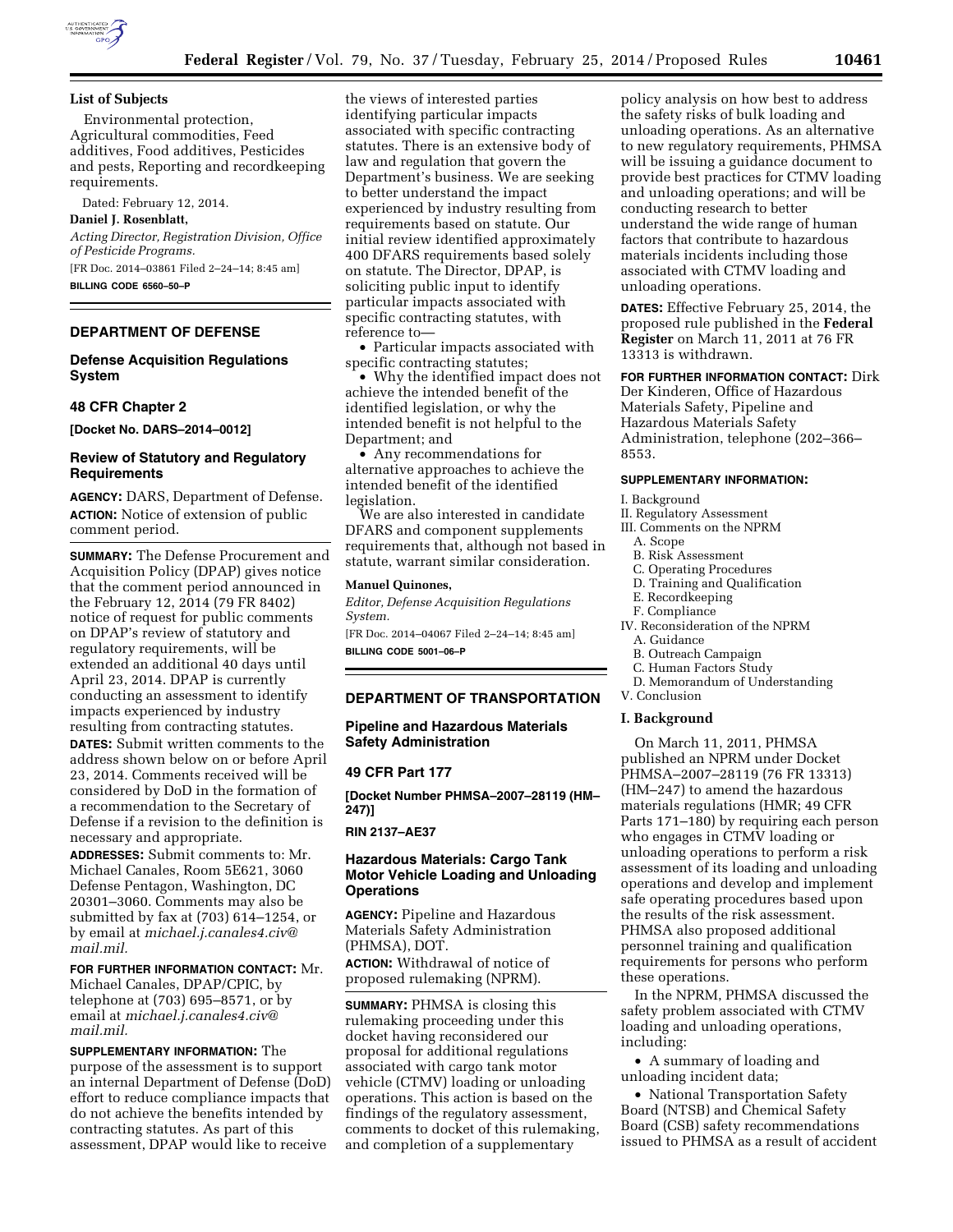investigations related to bulk loading

and unloading operations; 1 • Recommended operating procedures proposed by the Interested Parties for Hazardous Materials Transportation (Interested Parties) (an informal association of offerors, carriers, and industrial package manufacturers);

• A petition (P-1506) for rulemaking submitted by the Dangerous Goods Advisory Council (DGAC); and

• Comments received in response to PHMSA's notice of recommended practices published on January 4, 2008 under Docket Number PHMSA–2007– 28119 (73 FR 916) (Notice No. 07–9).

In the NPRM, PHMSA indicated that adopting regulations to require offerors, carriers, or facility operators to develop and implement operating procedures governing the loading and unloading of a CTMV would enhance the safety of

such operations. We solicited comments on the regulations proposed and the accuracy of PHMSA's cost and benefits estimates set forth in the preliminary regulatory impact assessment. The NPRM and supporting documents are available for review in the docket for this rulemaking at *[www.regulations.gov.](http://www.regulations.gov)*  A summary of the proposed changes is provided in the following Table 1:

# TABLE 1—PROPOSED NEW REQUIREMENTS AND AFFECTED ENTITIES

| Affected entities                                                                                            | New requirements                                                                                                                                                                                                                                                                                                                                                                                |
|--------------------------------------------------------------------------------------------------------------|-------------------------------------------------------------------------------------------------------------------------------------------------------------------------------------------------------------------------------------------------------------------------------------------------------------------------------------------------------------------------------------------------|
| Cargo tank carriers and facilities that engage in part 177 loading or un-<br>loading operations.             | • Assess the risks of loading and unloading operations and develop<br>written operating procedures.<br>• Train hazmat employees in the relevant aspects of the operational<br>procedures.                                                                                                                                                                                                       |
| Facilities providing transfer equipment for cargo tank loading and un-<br>loading operations under part 177. | • Annually qualify hazmat employees who perform loading and unload-<br>ing operations.<br>• Develop and implement a periodic maintenance schedule to prevent<br>deterioration of equipment and conduct periodic operational tests to<br>ensure that the equipment functions as intended.<br>• Ensure that the equipment meets the performance standards in part<br>178 for specification CTMVs. |

## **II. Regulatory Assessment**

As part of PHMSA's initial rulemaking efforts in this area, a preliminary analysis was completed. Through this analysis it was apparent that shipments of hazardous materials (hazmat) by CTMV pose some level of risk to public safety on a daily basis. A 2007 Commodity Flow Survey by the Bureau of Transportation Statistics highlights this by indicating that an estimated 323.5 billion-ton-miles of hazardous materials were transported in 2007 of which approximately a third (104 billion-ton-miles) was transported by truck and an additional 7 percent was by multimodal transport that included truck. We believe we can safely reason that a similar amount is transported annually today, which presents ample opportunity for incidents to occur during the course of highway transportation including during CTMV loading and unloading operations.

As the HMR currently requires function specific training and recordkeeping of this training (See 49 CFR Part 172 Subpart H) and has loading and unloading requirements for transport via public highways (See 49 CFR Part 177 Subpart B), PHMSA expects that most entities already have some manner of documentation

surrounding process review, training of personnel, and maintenance of equipment involved in these operations. Other federal agencies also have requirements associated with loading and unloading operations that encompass bulk transport vehicles. The Occupational Safety and Health Administration (OSHA) Process Safety Management (PSM) standard (See *29 CFR 1910.119*) contains requirements for processes that use, store, manufacture, handle, or transport highly hazardous chemicals on-site including bulk-loading and unloading operations involving PSM-covered chemicals. Additionally, the Environmental Protection Agency (EPA) regulations establish a general duty clause for facility owners or operators of facilities that produce, handle, process, distribute, or store certain chemicals. The regulations entail identification of hazards associated with the accidental releases of extremely hazardous substances; prevention of such releases, and minimization of the consequences of releases.

Despite these requirements incidents do continue to occur. An analysis of CTMV loading and unloading incidents during the 10-year period 2000–2009 revealed that, among other causes, human error is the greatest primary cause of accidents. Most human error

accidents can be attributed to inattention to detail in performing a loading or unloading function, including failure to follow attendance requirements, leaving valves in open or closed positions, improperly connecting hoses and other equipment, or not disconnecting hoses prior to vehicles having completed fill operation. This leads to accidents such as overfilling receiving tanks, over-pressurizing CTMVs, or loading/unloading incompatible materials. About 3,500 incidents could be attributed to CTMV loading and unloading incidents. These incidents resulted in an estimated \$68 million in societal damages, or \$6.8 million per year, during the 10-year analysis period. Thus, there is a cost to society from CTMV loading and unloading incidents.

Following the publication of the HM– 247 NPRM, PHMSA updated the regulatory assessment. The updated analysis estimated benefits associated with the proposed rule from avoidance of incidents at \$1.7 million annually while costs are estimated to be \$1.1 million annually. The overall estimated impacts identified in the analysis are predicated on the level of existing precompliance and the overall effectiveness of the regulations. We assume 50 percent 2 of affected entities would already be in compliance with the

<sup>1</sup>NTSB Safety Recommendations I–02–1, I–02–2, and R–04–10 and CSB Recommendation 2006–06– I–LA–RI. On July 12, 2013 PHMSA published safety advisory guidance (78 FR 41853) on safety precautions and recommended guidance for persons responsible for unloading or transloading

hazardous materials from rail tank cars, specifically, heating of rail tank cars for unloading or transloading. The publication of this guidance resulted in the NTSB closing recommendations I– 02–1 and I–02–2 as ''Closed—Acceptable Alternative Action.''

<sup>2</sup>The 50 percent compliance rate is based on comments to the docket noting the prevalence of other non-DOT governmental requirements and anecdotal reports of use of industry codes.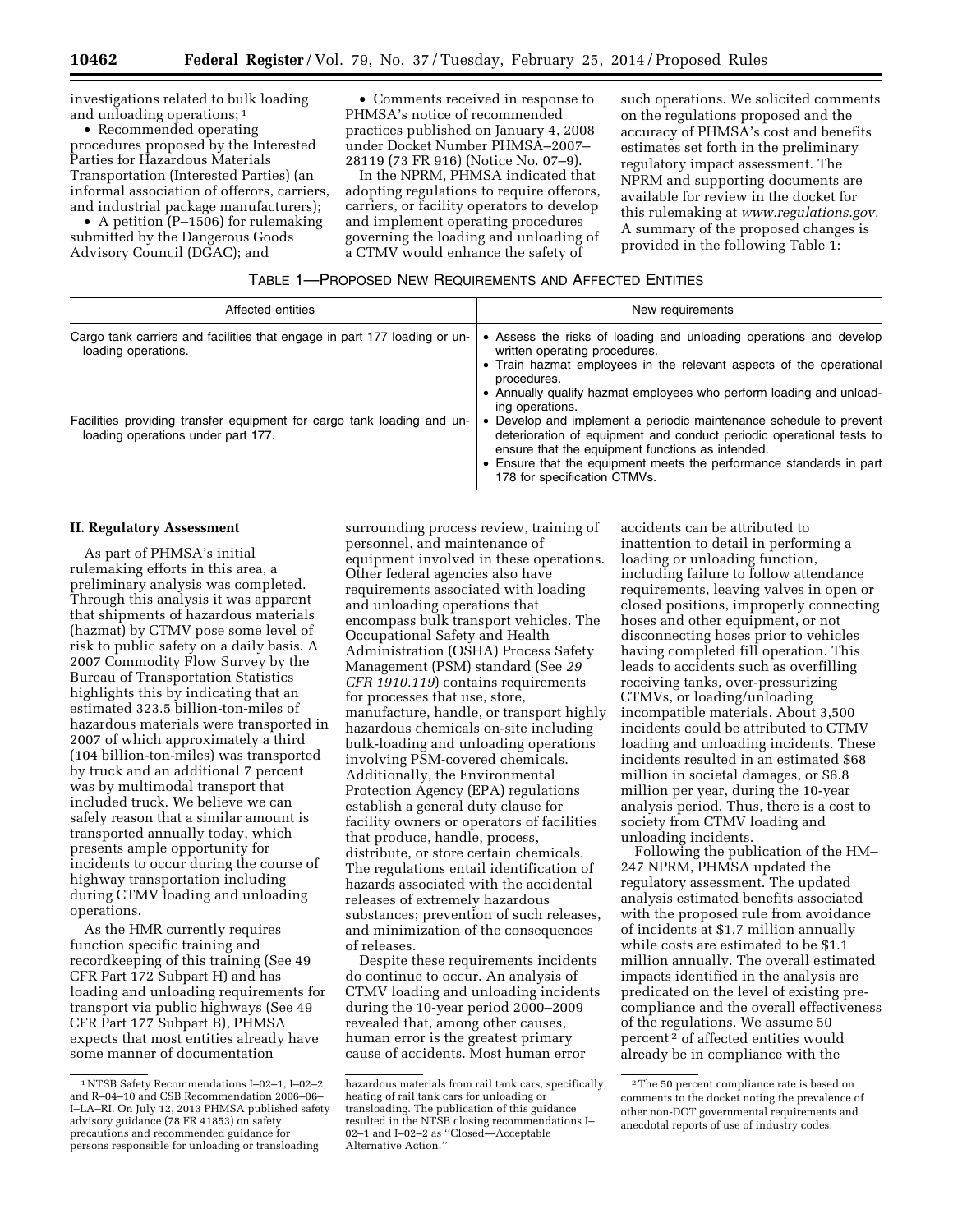proposed measures, and that implementation of the proposed regulations would reduce incidents by 40 percent.3

Furthermore, in the absence of true data, we rely heavily on estimates of variables used in calculating the benefits and costs, either from previous analyses for other rulemaking efforts or from newly calculated estimates. Although, we did not receive adverse comments on our estimates and also

received some supportive comments, we remain concerned about achieving a valid result. Despite the 1.5 benefit-cost ratio PHMSA is concerned that the overall benefit of regulatory action is overestimated based on the role that human error plays in loading and unloading incidents. Due to this uncertainty, PHMSA conducted a supplementary policy analysis to help decision-makers determine whether

# TABLE 2—COMMENTERS TO THE NPRM

regulatory action was the best path forward or if non-regulatory approaches may be just as effective. This supplementary analysis is discussed in Section IV of this withdrawal notice.

# **III. Comments on the NPRM**

In response to PHMSA's March 11, 2011 NPRM, PHMSA received comments from 44 organizations and individuals:

| Commenter | Docket No.<br>PHMSA-2007-28119-XXXX |
|-----------|-------------------------------------|
|           | 0084                                |
|           | 0097                                |
|           | 0053; 0085                          |
|           | 0075                                |
|           | 0047: 0091                          |
|           | 0059, 0061; 0062; 0063; 0064; 0067  |
|           | 0046                                |
|           | 0048                                |
|           | 0082                                |
|           | 0096                                |
|           | 0086                                |
|           | 0065; 0081                          |
|           | 0078                                |
|           | 0070                                |
|           | 0080                                |
|           | 0066                                |
|           | 0069                                |
|           | 0089                                |
|           | 0079                                |
|           | 0094                                |
|           | 0052; 0087                          |
|           | 0054                                |
|           | 0050                                |
|           | 0088                                |
|           | 0051; 0095                          |
|           | 0098                                |
|           | 0093                                |
|           | 0092; 0099                          |
|           | 0090                                |
|           | 0073                                |
|           | 0060                                |
|           | 0076                                |
|           | 0071                                |
|           | 0083                                |
|           | 0084                                |
|           | 0035; 0100                          |
|           | 0049; 0074                          |
|           | 0068                                |
|           | 0077                                |

The comments are available for review in the docket for this rulemaking at *[www.regulations.gov](http://www.regulations.gov)*. The comments generally opposed adoption of this rulemaking and covered the following range of topics associated with the proposed requirements: Scope; risk assessment; operating procedures; training and qualification; recordkeeping; and the compliance date.

A brief summary of the essence of comments for each topic follows:

## *A. Scope*

Commenters noted confusion about the applicability of the proposed rule, namely, how the rulemaking would apply in the absence of a carrier at a facility as well as the extent of the reach of the applicability (e.g., Does it end at the first permanent valve on the

receiving equipment?). Additionally, commenters questioned whether there is a minimum threshold before the rulemaking would apply (i.e., 3,000 liters) and whether the rulemaking truly is performance-based rather than prescriptive.

### *B. Risk Assessment*

PHMSA proposed to require any person who loads or unloads hazmat or

<sup>3</sup>The 40 percent effectiveness rate is based on a literature review and our best judgment that

indicates this rate is a reasonable estimate of the reduction of human errors should the NPRM be

implemented.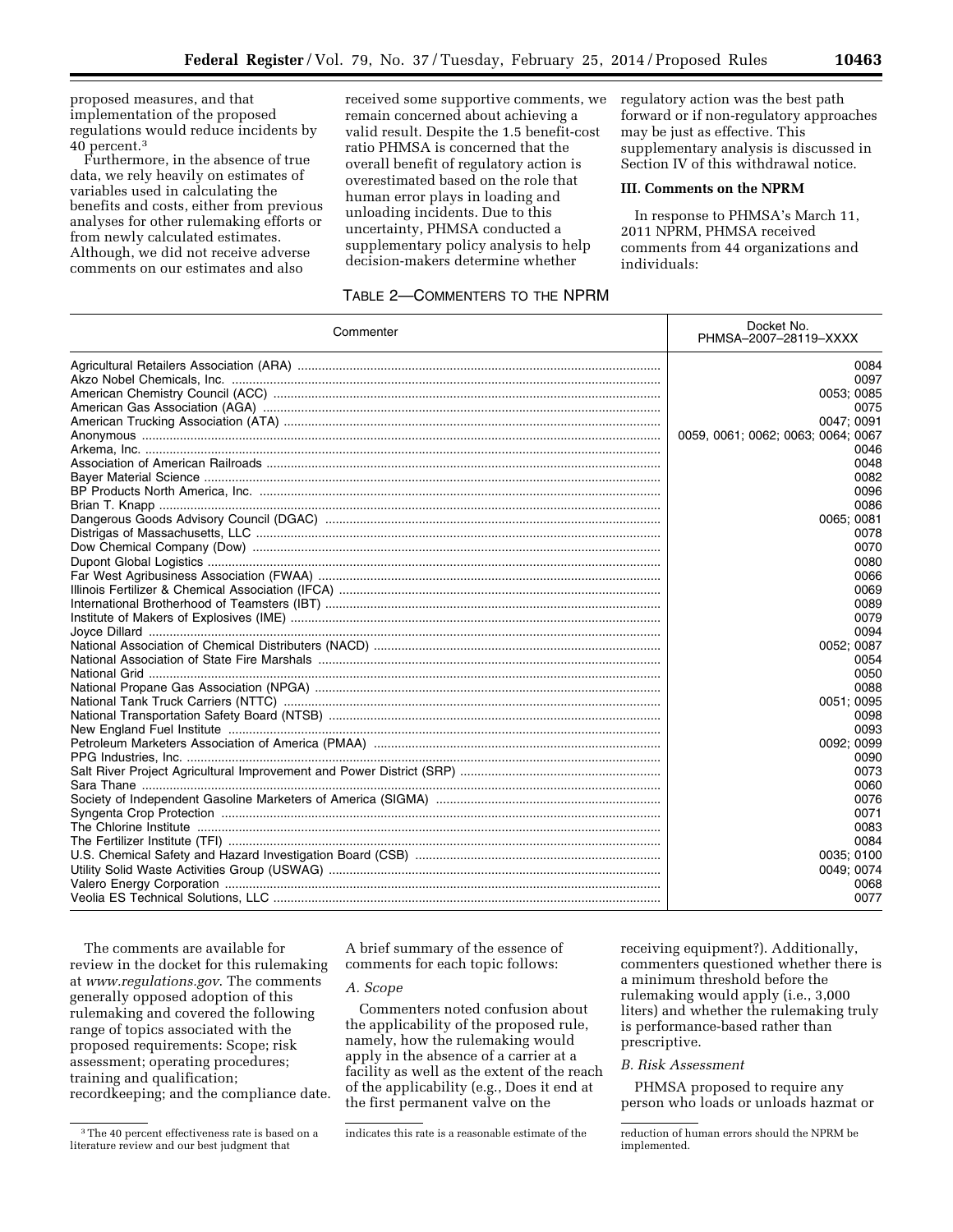provides transfer equipment to load or unload a CTMV to prepare a risk assessment of the operation. The risk assessment was to include specific minimum measures to address the safety of such operations. PHMSA received a substantial number of comments on the proposed provisions associated with this requirement to conduct a risk assessment. Commenters primarily expressed concern over the possibility of duplication of efforts by facilities and carriers.

# *C. Operating Procedures*

PHMSA proposed to require each person who is subject to the risk assessment requirement to develop, maintain, and adhere to an operating procedure for the specific loading or unloading operation based on the completed risk assessment. The operating procedures were to include provisions that address pre-loading/ unloading, loading/unloading, emergency management, post-loading/ unloading, design, maintenance and testing of transfer equipment, facility oversight of carrier personnel, and recordkeeping. Commenters questioned the intent of provisions for the maintenance and testing of transfer equipment within the operating procedure requirements. Commenters discussed additional issues such as alternative measures for attendance during a loading operation.

## *D. Training and Qualification*

PHMSA proposed annual evaluation of hazmat employees performing CTMV loading and unloading operations through measures such as direct observation of routine performance of duties or through practice sessions and drills. Many commenters strongly opposed this proposal. They generally asserted that PHMSA significantly underestimated the costs of such a requirement in the preliminary assessment for the NPRM.

#### *E. Recordkeeping*

PHMSA proposed recordkeeping requirements for the written risk assessment and operating procedure. Several commenters suggested that this proposed requirement to document and retain risk assessments is overly burdensome and unnecessary.

### *F. Compliance*

Commenters requested an extended compliance date to allow for time to conduct a complete review of current practices and to implement improvements or updates while others suggested that a significant majority of potentially affected entities already have operating procedures in place that would satisfy the regulations set forth in this proposed rule such that an extended compliance period would not be necessary.

## **IV. Reconsideration of the NPRM**

PHMSA conducts a policy analysis to identify and manage risks in the transportation of hazmat. The policy analysis makes use of a risk management framework that defines the main elements of identified risk(s) and outlines possible ways to address the risk(s). The process begins when a risk in the transportation of hazmat is first assessed (e.g., when a risk is presented to PHMSA through an NTSB safety recommendation), and ends with an agency decision on implementation of an identified approach of how to manage the risk, such as implementing a new regulation.

In consideration of the negative comments on the NPRM and uncertainties about regulatory action as well as the uncertainties of the regulatory assessment, PHMSA conducted a supplementary policy analysis to help decision-makers determine whether this effort is the best course of action. After this policy analysis, we reconsidered our approach to address the safety risks of bulk loading and unloading operations through rulemaking. The analysis raised concerns on the effectiveness of implementing any new regulations covering loading and unloading operations including whether any proposed regulations would be: (1) Redundant because the activity is already covered in some manner under the current HMR; (2) impactful in that many of the incidents having occurred in the past would probably continue to occur because of the human element in incidents indicating that further regulation may be ineffective; and (3) confusing to implement without an memorandum of understanding (MOU) among the agencies that have oversight clearly defining roles and enforcement of these types of operations.

The subsequent recommendations of the assessment include (in no particular order of priority): (1) Preparing a guidance document that, together with current regulations, provides direction on bulk loading and unloading operational procedures, use of personal protective equipment, and maintenance and inspection of transfer equipment; (2) engaging in a rigorous outreach campaign to raise awareness; (3) implementing a human factor study associated with bulk loading and unloading operations; and (4) finalizing a (MOU) with the Occupational Safety

and Health Administration (OSHA) and, possibly, the Environmental Protection Agency (EPA) in order to specify any new regulatory requirements and enforcement roles. These recommendations are discussed in further detail below.

## *A. Guidance*

Agency guidance includes any statement of policy, interpretation of a regulation, or any other method used to communicate to the regulated public the agency expectations. Guidance is not legally binding and may not mandate or require a particular action but rather is intended to provide helpful information, clarify a rule's or statute's meaning, or communicate our policy for implementing requirements. Based on concerns raised on the effectiveness of further regulation in the supplementary policy analysis, it is better served that PHMSA prepare a guidance document that provides helpful information on CTMV loading and unloading operations in addition to what is required by regulation. The guidance would cover, in part, training on operational procedures, provision of personal protection equipment, and maintenance and inspection of transfer equipment including emergency shutdown systems and would be based on the content and structure of the proposed regulations in the NPRM. Although not binding as stated earlier, we believe issuing a guidance document still provides an opportunity to enhance safety by clarifying the current requirements, providing helpful information, outlining our expectations for CTMV loading and unloading operations, and clearly attributing human error to loading and unloading incidents.

#### *B. Outreach Campaign*

To supplement the abovementioned plans for issuing guidance, PHMSA plans to develop and implement an outreach program to raise awareness of the ongoing risk of CTMV loading and unloading incidents and to educate regulated entities on ways to prevent or mitigate the risks.

### *C. Human Factors Study*

Human factors research involves the study of the way humans relate to the world around them. Human factors certainly play a role in hazmat transportation especially bulk loading and unloading operations because individuals are directly involved (e.g., handling of transfer equipment) and thus, human factors research is included among the priorities of PHMSA's Office of Hazardous Materials Safety (OHMS)